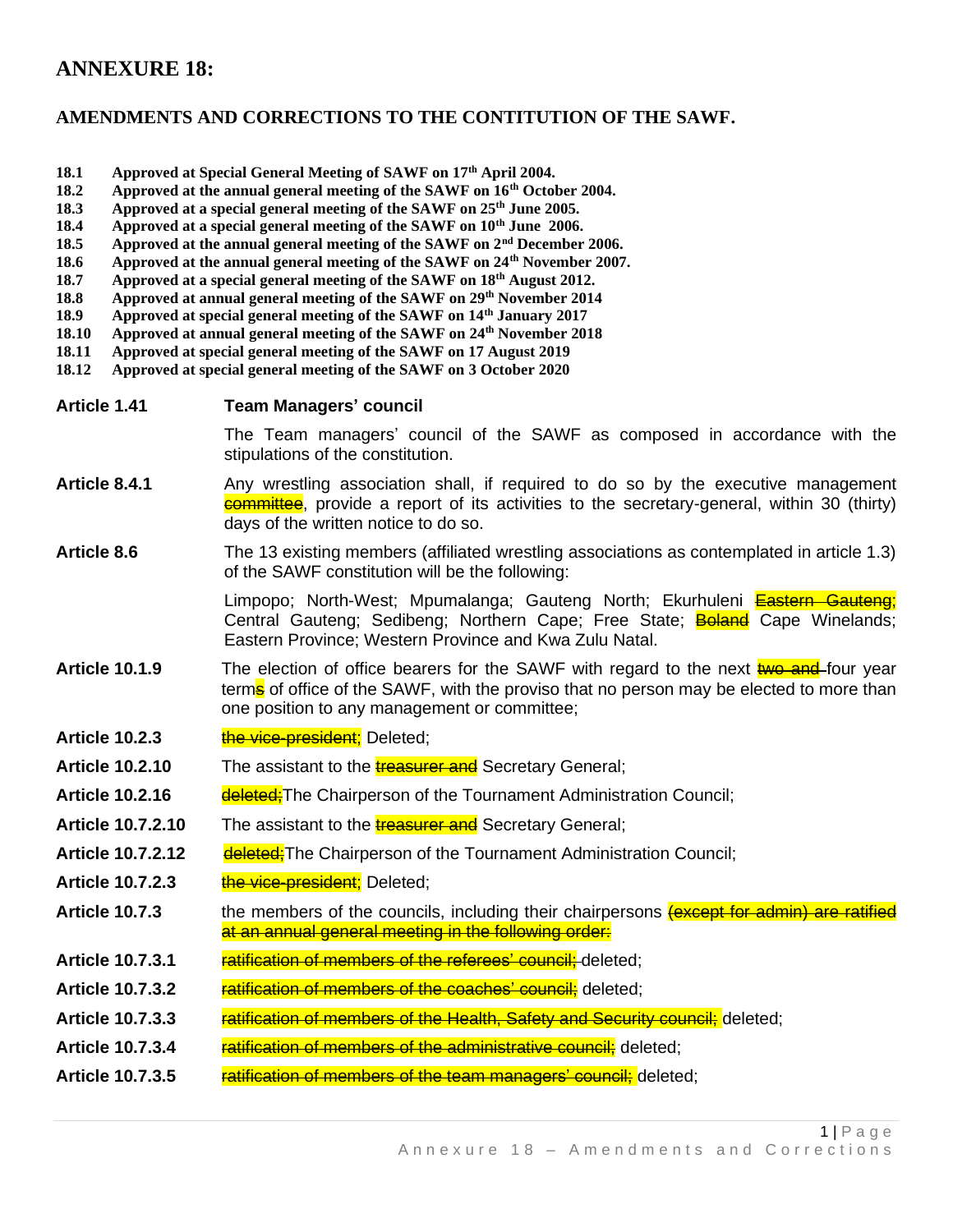**Article 10.8.1** During the annual general meeting voting is done by a show of hands, except in the election of members of managements, councils and committees, in which case the voting shall take place by secret ballot;

> Each affiliated wrestling association is entitled to one vote at **such** the annual general meeting of the respective councils by means of a delegate representative(s) from the wrestling association concerned, or written proxy, with specific voting instructions to a delegate from another affiliated wrestling association, or such proxy to the president of the SAWF or any other member of the executive management of the SAWF.

- **Article 10.8.5** The members of the executive management committee and members of the councils/committees shall be elected every four (4) years. and all the other councils/committees every two years. The election of members of the executive management every two years shall exclude the members of the executive management committee.
- Article 13.1.3 the vice-president; Deleted;
- **Article 13.1.10** The assistant to the **treasurer and** Secretary General;
- **Article 13.1.16** deleted; The Chairperson of the Tournament Administration Council;
- **Article 13.4.27** manage a shop, or to have it managed, for the purchase and sale of wrestling requisites and to procure reports on a regular basis regarding the stock levels and activities of the shop: Deleted:
- **Article 13.4.28** appoints a committee every two years that in conjunction with the treasurer manages the activities of the shop: Deleted:
- **Article13.5.2.2** Shall assume all the duties of the president in his/her absence. He/she shall, in particular, support the president with international liaison and shall also liase overall with the referees', team managers, Health, Safety and Security, administrative council, coaches' council, media and marketing and planning committees. The vice-president has an ex officio seat and voting rights on committees that, in terms of the constitution, are his/her responsibility. He/she shall also fulfil such other duties as are assigned to him/her by the president or executive management.
- **Article 13.5.3 Deleted The vice-president**
- Article 13.5.3.1 Deleted **Is responsible for supporting the president with internal liaison and to maintain** contact with all wrestling associations, whether through visits or by means of correspondence. He/she shall also liase overall with the coaches' council-, marketingand planning committees.

The vice-president has an ex officio seat and voting rights on committees that, in terms of the constitution, are his/her responsibility. He/she shall also fulfil such other duties as are assigned to him/her by the president or the executive management.

- **Article 13.5.4.4** At least one of the **three** Two vice-presidents, in accordance with articles 13.5.2, 13.5.3 and 13.5.4, shall qualify as a historically disadvantaged person.
- **Article 13.5.9 The assistant to the treasurer and secretary general;**
- **Article 13.5.9.1** The assistant to the treasurer and secretary general is responsible for maintaining a register of all the registrations of wrestlers of every wrestling association. He/she shall, in close co-operation with the treasurer, execute his/her duties and assist him/her at all SA wrestling activities. During the absence of the treasurer, the assistant to the treasurer shall assume all the duties of the treasurer. He/she shall also fulfil all such tasks as are assigned to him/her by the president or the executive management. Deleted: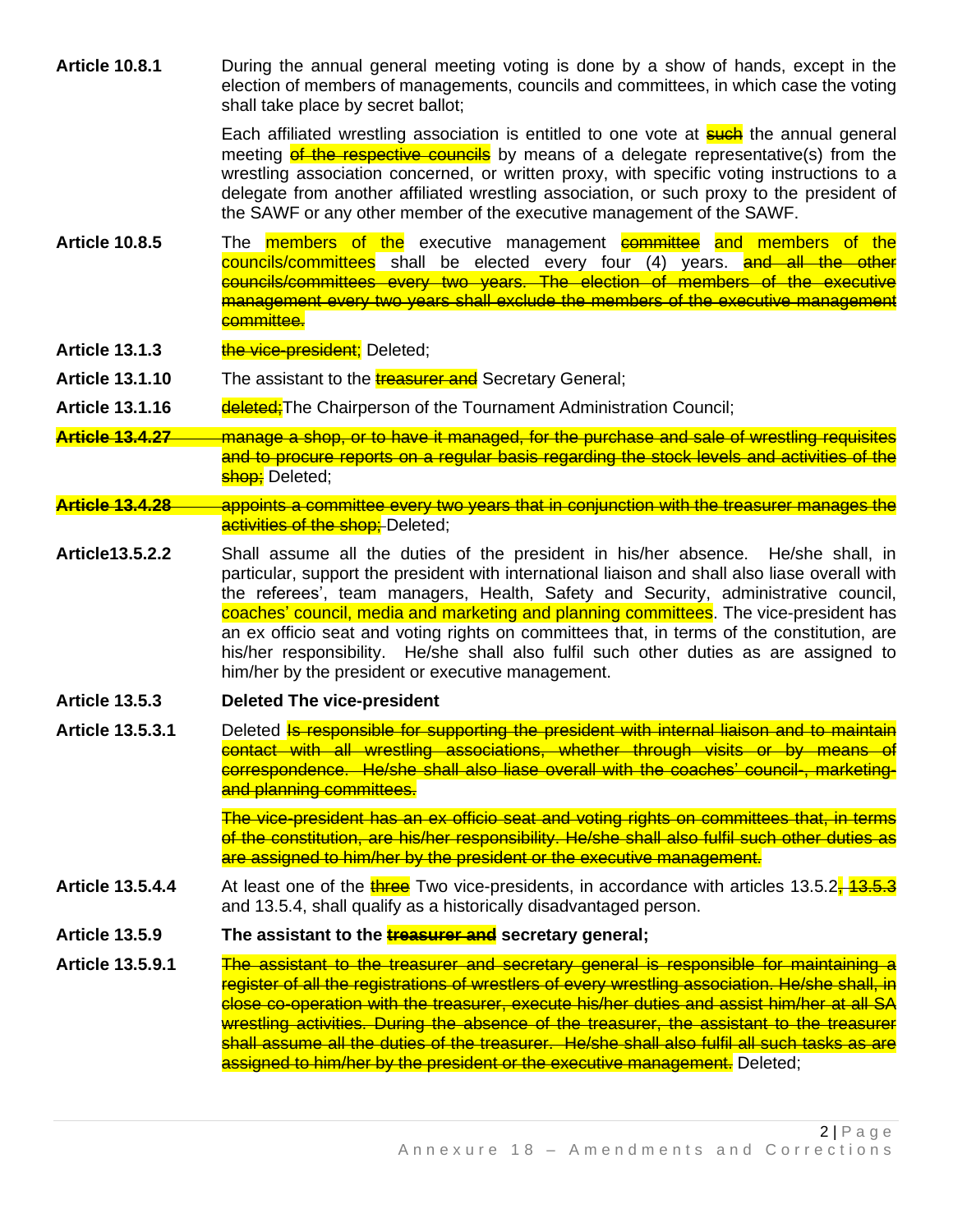- **Article 13.5.9.2** Shall keep properly typed minutes of all meetings, to be bound in a register or book. He/she is, in co-operation with the secretary-general, also responsible for the distribution of minutes and agendas. He/she shall also act in accordance with the instructions of the executive management. He/she shall assist the secretary-general during all national championships, trials or international competitions or trials. He/she shall also fulfil such other duties as are assigned to him/her by the president and executive management.
- **Article 13.6.1** The executive management shall have an executive management committee which shall convene or deliberate on the day-to-day matters and running of the SAWF. Decisions made at such executive management committee meetings shall be binding on the executive management. After the executive management committee has made a decision, it shall be communicated to the other members of the executive management at the next meeting of the latter. The executive management committee shall comprise of a number of five six members, namely: the president, the vice-president, the vicepresident, the vice-president, the secretary-general and the treasurer.
- **Article 13.6.2 Deleted;** Despite the provisions of any other article in the constitution, only the members of the executive management committee will have voting powers at any meeting of the executive management.

## **Article 14.5 THE ADMINISTRATIVE COUNCIL THE TOURNAMENT ADMINISTRATION COUNCIL**

- Article 14.5.2.1 the chairperson is the secretary-general of the SAWF:
- Article 14.5.2.2 the **four (4) additional** five (5) members shall be the holders of a K3 grading
- **Article 14.6.3** Written nominations for members of the marketing and media committee are sent every twe four years to the secretary-general of the SAWF, to be in his possession on a date determined from time to time. These nominations are then presented to the executive management to be checked.
- **Article 14.9.2** written nominations for two (2) additional members shall be sent every two four years to the secretary-general, to be in his possession on a date as determined from time to time. The executive management checks the nominations and elects two (2) members.
- **Article 14.11 ELECTION OF MEMBERS OF THE COACHES' COUNCIL, THE REFEREES' COUNCIL, THE HEALTH, SAFETY AND SECURITY COUNCIL, THE TEAM MANAGERS COUNCIL AND THE ADMINISTRATIVE COUNCIL THE TOURNAMENT ADMINISTRATION COUNCIL**
- Article 14.11.1 Members of the councils set out in section 14 are elected every two four years by their respective at the annual general meetings of the SAWF. At these meetings the Voting will take place according to the voting procedures of the annual general meeting the meeting will elect a Chairperson for the council and then the remaining members will be elected individually from the remaining nominations.

The Elected Members of each council will at its first meeting elect its own Vice Chairperson and Secretary and furnish the secretary general with these names within 7 days of this meeting.

- **Article 14.11.2** The respective councils shall annually convene an annual general meeting from 08:00 to 11:00 on the same date as the annual general meeting of the SAWF. Notice of the annual general meetings shall be given at least 30 days before the meeting. Deleted;
- **Article 14.11.3** Each affiliated wrestling association is entitled to one vote at such annual general meeting of the respective councils by means of a delegate representative(s) from the wrestling association concerned, or written proxy, with specific voting instructions to a delegate from another affiliated wrestling association, or such proxy to the president of the SAWF or any other member of the executive management of the SAWF. Deleted;